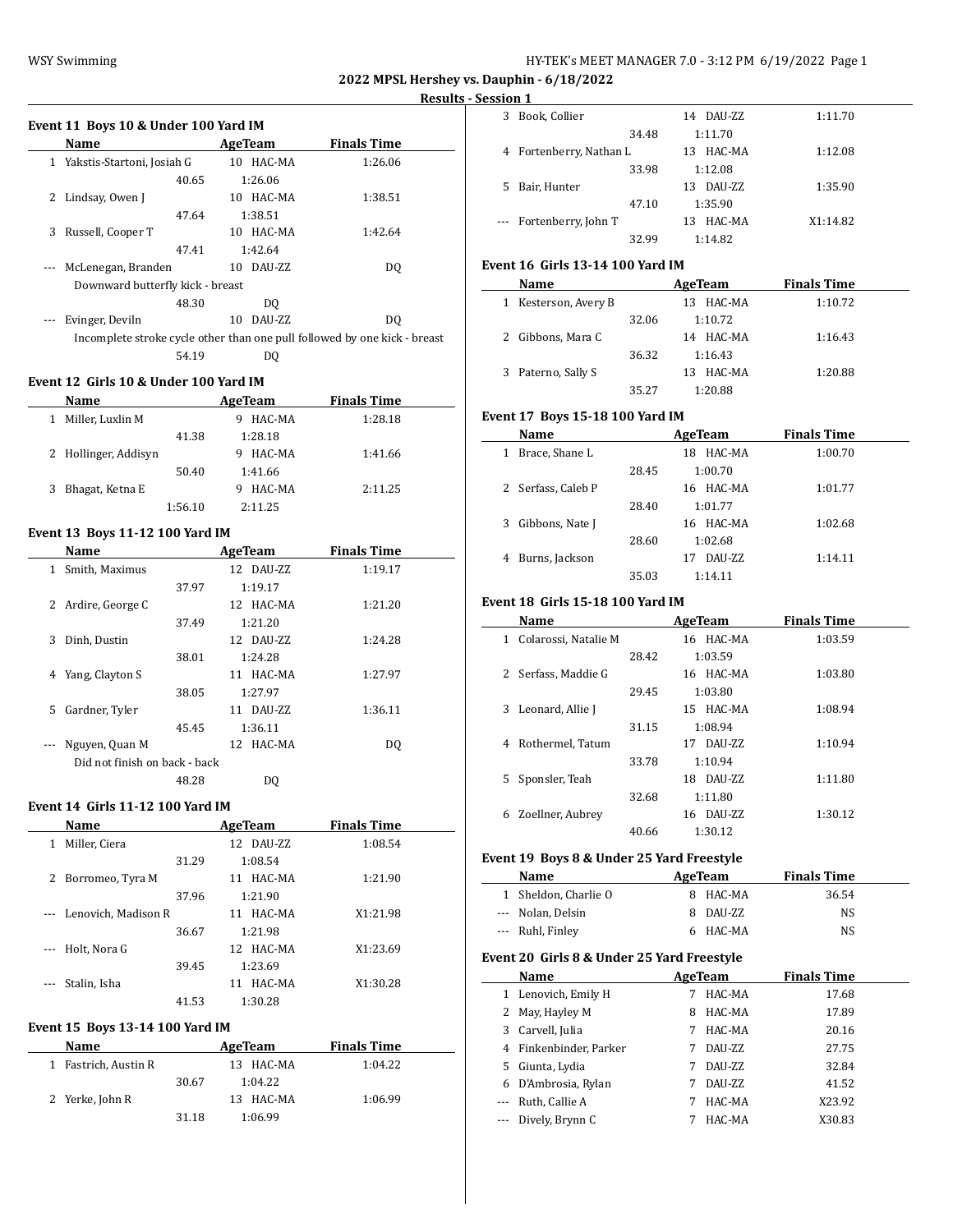| HY-TEK's MEET MANAGER 7.0 - 3:12 PM 6/19/2022 Page 2 |  |  |
|------------------------------------------------------|--|--|
|------------------------------------------------------|--|--|

3 Paterno, Sally S 13 HAC-MA 29.65

**2022 MPSL Hershey vs. Dauphin - 6/18/2022**

## **Session 1** 2 Updegrave, Laney 14 DAU-ZZ 29.36

|                      |                                              |                        |                    | Results - Session 1                       |                         |
|----------------------|----------------------------------------------|------------------------|--------------------|-------------------------------------------|-------------------------|
|                      | (Event 20 Girls 8 & Under 25 Yard Freestyle) |                        |                    | 2 Updegrave, Laney                        | 14 DA                   |
|                      | Name                                         | AgeTeam                | <b>Finals Time</b> | 3 Paterno, Sally S                        | 13 HA                   |
| $\cdots$             | Kandel, Arya                                 | 7 HAC-MA               | X33.65             | Event 27 Boys 15-18 50 Yard Freestyle     |                         |
|                      | Event 21 Boys 9-10 50 Yard Freestyle         |                        |                    | <b>Name</b>                               | <b>AgeTeal</b>          |
|                      | Name                                         | <b>AgeTeam</b>         | <b>Finals Time</b> | 1 Miller, Bryce                           | 16 DA                   |
|                      | 1 Lindsay, Owen J                            | 10 HAC-MA              | 37.71              | 2 Gibbons, Nate J                         | 16 HA                   |
|                      | 2 Gallo, Robby                               | 10 HAC-MA              | 39.68              | Lehan, Sean C<br>3                        | 16 HA                   |
| 3                    | Dively, Andrew J                             | 9 HAC-MA               | 48.28              | Fastrich, Owen S<br>4                     | 15 HA                   |
| 4                    | Mullen, Sam                                  | 10 DAU-ZZ              | 56.10              | Burns, Brayden<br>5.                      | 16 DA                   |
|                      | 5 Hoppes, Chayton                            | 10 DAU-ZZ              | 1:16.60            | Shaver, Royce<br>6                        | 17 DA                   |
| ---                  | Virabyan, Armani N                           | 9 HAC-MA               | X51.96             |                                           |                         |
|                      |                                              |                        |                    | Event 28 Girls 15-18 50 Yard Freestyle    |                         |
|                      | Event 22 Girls 9-10 50 Yard Freestyle        |                        |                    | Name                                      | <b>AgeTeal</b><br>16 HA |
|                      | Name                                         | AgeTeam                | <b>Finals Time</b> | 1 Oyerly, Cali M                          | 16 HA                   |
|                      | 1 Smith, Stella A                            | 9 HAC-MA               | 37.19              | 2 Black, Skylar N<br>Fickett, Emma R<br>3 |                         |
|                      | 2 Hollinger, Addisyn                         | 9 HAC-MA               | 40.99              | Sponsler, Teah<br>4                       | 15 HA<br>18 DA          |
| 3                    | Kandel, Aarjavee                             | 10 HAC-MA              | 46.02              | Thrush, Hannah<br>5                       | 16 DA                   |
| 4                    | Finkenbinder, Kendall                        | 9 DAU-ZZ               | 50.25              | Kreiger, Tiffany                          | 15 DA                   |
| 5                    | Schmidt, Ava                                 | 9 DAU-ZZ               | 1:03.99            | Kieffer, Ashley                           | 15 DA                   |
| $---$                | Seibert, Annika L                            | 9 HAC-MA               | X52.93             | False start                               |                         |
| $\cdots$             | Dively, Addison K                            | 9 HAC-MA               | X1:04.55           |                                           |                         |
|                      | Event 23 Boys 11-12 50 Yard Freestyle        |                        |                    | Event 29 Boys 8 & Under 25 Yard Backs     |                         |
|                      | Name                                         | AgeTeam                | <b>Finals Time</b> | Name                                      | <b>AgeTear</b>          |
|                      | 1 Soltanov, Yaric A                          | 12 HAC-MA              | 26.15              | 1 Herbein, Levi R                         | 8 HA                    |
|                      | 2 Ardire, George C                           | 12 HAC-MA              | 31.99              | 2 Lett, Carson G                          | 8 HA                    |
|                      | 3 Li, Daniel Z                               | 12 HAC-MA              | 32.84              | 3 Sheldon, Charlie O                      | 8 HA                    |
| 4                    | Dinh, Dustin                                 | 12 DAU-ZZ              | 33.36              | Event 30 Girls 8 & Under 25 Yard Backs    |                         |
| 5                    | Mullen, Luke                                 | 12 DAU-ZZ              | 35.11              |                                           |                         |
| 6                    | Gardner, Tyler                               | 11 DAU-ZZ              | 37.69              | Name                                      | <b>AgeTeal</b>          |
|                      | --- Hardy, Zander                            | 11 DAU-ZZ              | X57.41             | 1 May, Hayley M<br>Carvell, Julia         | 8 HA                    |
|                      | Event 24 Girls 11-12 50 Yard Freestyle       |                        |                    | 2<br>Ruth, Callie A<br>3                  | 7 HA<br>7 HA            |
|                      | Name                                         | <b>AgeTeam</b>         | <b>Finals Time</b> | Finkenbinder, Parker<br>4                 | 7 DA                    |
|                      |                                              | 12 DAU-ZZ              | 27.16              | 5<br>Giunta, Lydia                        | 7 DA                    |
|                      | 1 Miller, Ciera                              | 12 HAC-MA              |                    | D'Ambrosia, Rylan<br>6                    | 7 DA                    |
|                      | 2 Virabyan, Angelika J<br>3 Stalin, Isha     |                        | 31.09              | Dively, Brynn C<br>---                    | 7 HA                    |
| 4                    | Lenovich, Madison R                          | 11 HAC-MA<br>11 HAC-MA | 32.95<br>33.18     | Kandel, Arya<br>---                       | 7 HA                    |
|                      | 5 Von Lumm, Hailey                           | 12 DAU-ZZ              | 49.91              |                                           |                         |
|                      | Davis, Anna R                                | 11 HAC-MA              | X30.05             | Event 31 Boys 9-10 50 Yard Backstroke     |                         |
|                      | Nguyen, BaoTran H                            | 11 HAC-MA              | X36.02             | Name                                      | <b>AgeTear</b>          |
| $\scriptstyle\cdots$ | Hu, Jillay                                   | 11 HAC-MA              | X40.43             | 1 Lindsay, Owen J                         | 10 HA                   |
|                      |                                              |                        |                    | Russell, Cooper T<br>2                    | 10 HA                   |
|                      | Event 25 Boys 13-14 50 Yard Freestyle        |                        |                    | McLenegan, Branden<br>3                   | 10 DA                   |
|                      | Name                                         | AgeTeam                | <b>Finals Time</b> | Virabyan, Armani N<br>4                   | HA<br>9                 |
|                      | 1 Dinh, David                                | 14 DAU-ZZ              | 25.52              | Mullen, Sam<br>5                          | 10 DA                   |
| 2                    | Epoca, Jacob C                               | 13 HAC-MA              | 27.97              | Dively, Andrew J<br>6                     | 9 HA                    |
| 3                    | Kim, David E                                 | 13 HAC-MA              | 28.01              | Event 32 Girls 9-10 50 Yard Backstroke    |                         |
| 4                    | Kreiger, Trevor                              | 13 DAU-ZZ              | 28.12              | Name                                      | <b>AgeTear</b>          |
| 5                    | Brace, Colton                                | 13 HAC-MA              | 29.50              | 1 Smith, Vivienna                         | 10 DA                   |
| 6                    | Tobin, Bryce                                 | 13 DAU-ZZ              | 32.27              | 2 Gallo, Grace C                          | 9 HA                    |
|                      | Fortenberry, Nathan L                        | 13 HAC-MA              | X27.00             | Bhagat, Ketna E<br>3                      | 9 HA                    |
|                      | Fortenberry, John T                          | 13 HAC-MA              | X28.22             | Kandel, Aarjavee                          |                         |
| ---                  | Hulays, Max D                                | 13 HAC-MA              | X30.56             | 4<br>Schmidt, Ava<br>5                    | 10 HA<br>9 DA           |
| $\cdots$             | Oyerly, Gray B                               | 14 HAC-MA              | X31.10             | Finkenbinder, Kendall                     | DA<br>9                 |
|                      |                                              |                        |                    | 6<br>Seibert, Annika L                    |                         |
|                      | Event 26 Girls 13-14 50 Yard Freestyle       |                        |                    |                                           | 9 HA                    |
|                      | Name                                         | <b>AgeTeam</b>         | <b>Finals Time</b> | Dively, Addison K                         | 9 HA                    |
|                      | 1 Gibbons, Mara C                            | 14 HAC-MA              | 29.15              | Toes curled over gutter after the start   |                         |

|                                        | Name                                        |         | <b>AgeTeam</b>              | <b>Finals Time</b> |  |  |
|----------------------------------------|---------------------------------------------|---------|-----------------------------|--------------------|--|--|
|                                        | 1 Miller, Bryce                             |         | 16 DAU-ZZ                   | 22.80              |  |  |
|                                        | 2 Gibbons, Nate J                           |         | 16 HAC-MA                   | 24.54              |  |  |
|                                        | 3 Lehan, Sean C                             |         | 16 HAC-MA                   | 25.10              |  |  |
|                                        | 4 Fastrich, Owen S                          |         | 15 HAC-MA                   | 26.13              |  |  |
|                                        | 5 Burns, Brayden                            |         | 16 DAU-ZZ                   | 27.68              |  |  |
|                                        | 6 Shaver, Royce                             |         | 17 DAU-ZZ                   | 36.28              |  |  |
|                                        |                                             |         |                             |                    |  |  |
| Event 28 Girls 15-18 50 Yard Freestyle |                                             |         |                             |                    |  |  |
|                                        | Name                                        |         | <b>AgeTeam</b><br>16 HAC-MA | <b>Finals Time</b> |  |  |
|                                        | 1 Oyerly, Cali M                            |         |                             | 24.68              |  |  |
|                                        | 2 Black, Skylar N                           |         | 16 HAC-MA                   | 27.95              |  |  |
|                                        | 3 Fickett, Emma R                           |         | 15 HAC-MA                   | 28.52              |  |  |
|                                        | 4 Sponsler, Teah                            |         | 18 DAU-ZZ                   | 28.75              |  |  |
|                                        | 5 Thrush, Hannah                            |         | 16 DAU-ZZ                   | 30.61              |  |  |
|                                        | --- Kreiger, Tiffany                        |         | 15 DAU-ZZ<br>15 DAU-ZZ      | X47.87             |  |  |
|                                        | --- Kieffer, Ashley<br>False start          |         |                             | DQ                 |  |  |
|                                        |                                             |         |                             |                    |  |  |
|                                        | Event 29 Boys 8 & Under 25 Yard Backstroke  |         |                             |                    |  |  |
|                                        | Name                                        |         | AgeTeam                     | <b>Finals Time</b> |  |  |
|                                        | 1 Herbein, Levi R                           |         | 8 HAC-MA                    | 19.71              |  |  |
|                                        | 2 Lett, Carson G                            |         | 8 HAC-MA                    | 23.84              |  |  |
|                                        | 3 Sheldon, Charlie O                        |         | 8 HAC-MA                    | 40.59              |  |  |
|                                        | Event 30 Girls 8 & Under 25 Yard Backstroke |         |                             |                    |  |  |
|                                        | Name                                        |         |                             | <b>Finals Time</b> |  |  |
|                                        |                                             |         | AgeTeam<br>8 HAC-MA         |                    |  |  |
|                                        | 1 May, Hayley M                             |         | 7 HAC-MA                    | 20.97              |  |  |
|                                        | 2 Carvell, Julia<br>3 Ruth, Callie A        |         | 7 HAC-MA                    | 24.53<br>30.15     |  |  |
|                                        | 4 Finkenbinder, Parker                      |         | 7 DAU-ZZ                    | 34.27              |  |  |
|                                        |                                             |         | 7 DAU-ZZ                    |                    |  |  |
|                                        | 5 Giunta, Lydia<br>6 D'Ambrosia, Rylan      |         | 7 DAU-ZZ                    | 34.34              |  |  |
|                                        | --- Dively, Brynn C                         |         | 7 HAC-MA                    | 1:01.36<br>X27.12  |  |  |
|                                        | --- Kandel, Arya                            |         | 7 HAC-MA                    | X36.88             |  |  |
|                                        |                                             |         |                             |                    |  |  |
|                                        | Event 31 Boys 9-10 50 Yard Backstroke       |         |                             |                    |  |  |
|                                        | Name                                        | AgeTeam |                             | <b>Finals Time</b> |  |  |
|                                        | 1 Lindsay, Owen J                           |         | 10 HAC-MA                   | 43.74              |  |  |
|                                        | 2 Russell, Cooper T                         |         | 10 HAC-MA                   | 43.75              |  |  |
|                                        | 3 McLenegan, Branden                        |         | 10 DAU-ZZ                   | 44.49              |  |  |
|                                        | 4 Virabyan, Armani N                        | 9       | HAC-MA                      | 1:00.15            |  |  |
|                                        | 5 Mullen, Sam                               | 10      | DAU-ZZ                      | 1:03.88            |  |  |
|                                        | 6 Dively, Andrew J                          | 9       | HAC-MA                      | x1:07.40           |  |  |
|                                        | Event 32 Girls 9-10 50 Yard Backstroke      |         |                             |                    |  |  |
|                                        | Name                                        |         | <b>AgeTeam</b>              | <b>Finals Time</b> |  |  |
|                                        | 1 Smith, Vivienna                           |         | 10 DAU-ZZ                   | 39.27              |  |  |
|                                        | 2 Gallo, Grace C                            |         | 9 HAC-MA                    | 48.26              |  |  |
|                                        | 3 Bhagat, Ketna E                           |         | 9 HAC-MA                    | 48.83              |  |  |
|                                        | 4 Kandel, Aarjavee                          |         | 10 HAC-MA                   | 59.00              |  |  |
|                                        | 5 Schmidt, Ava                              |         | 9 DAU-ZZ                    | 1:03.86            |  |  |
|                                        | 6 Finkenbinder, Kendall                     |         | 9 DAU-ZZ                    | 1:17.42            |  |  |
|                                        | --- Seibert, Annika L                       | 9       | HAC-MA                      | X58.95             |  |  |
| $---$                                  | Dively, Addison K                           | 9       | HAC-MA                      | XDQ                |  |  |
|                                        | Toes curled over gutter after the start     |         |                             |                    |  |  |
|                                        |                                             |         |                             |                    |  |  |
|                                        |                                             |         |                             |                    |  |  |
|                                        |                                             |         |                             |                    |  |  |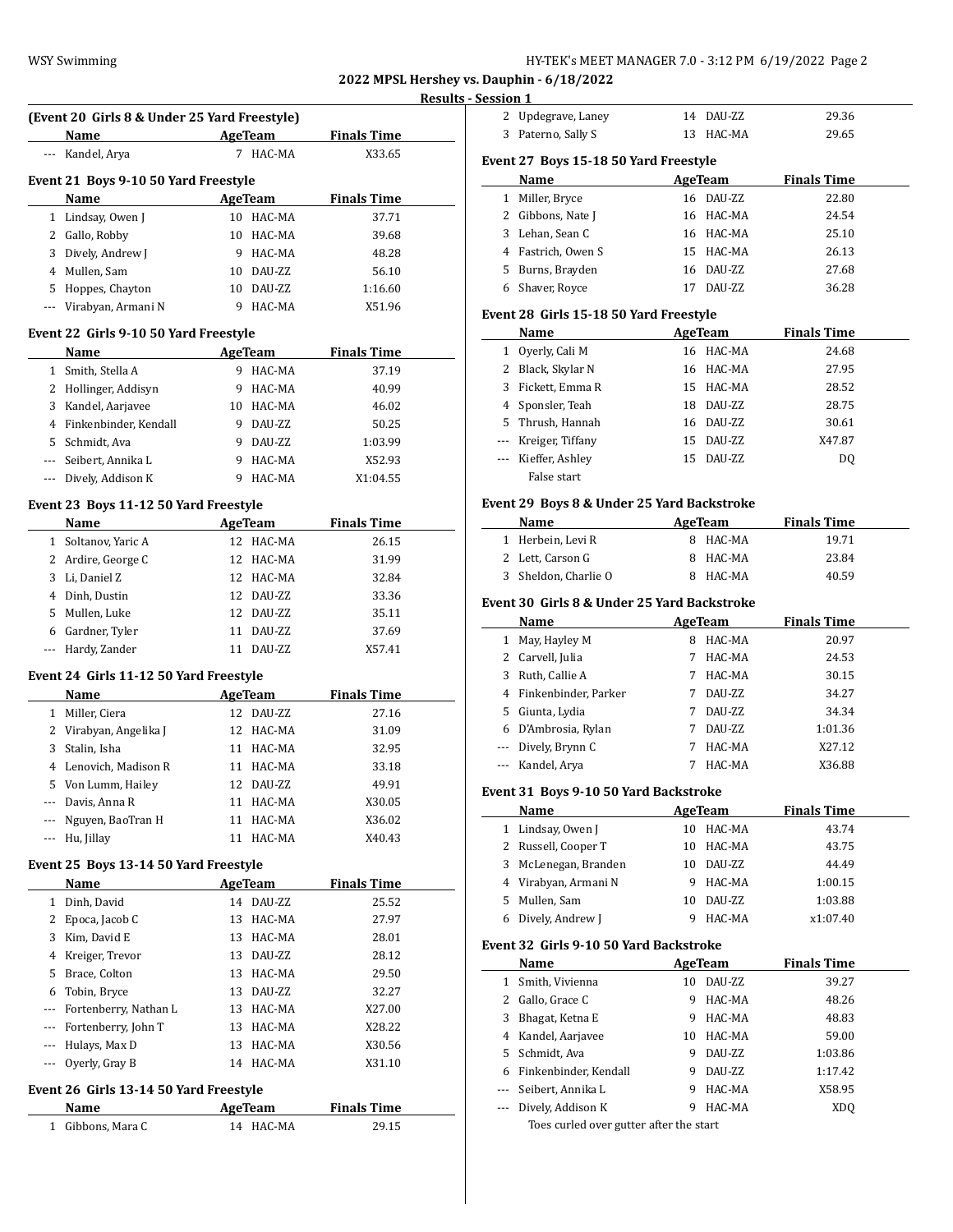| HY-TEK's MEET MANAGER 7.0 - 3:12 PM 6/19/2022 Page 3 |  |  |  |
|------------------------------------------------------|--|--|--|
|------------------------------------------------------|--|--|--|

**2022 MPSL Hershey vs. Dauphin - 6/18/2022**

### **- Session 1**

|              | Event 33 Boys 11-12 50 Yard Backstroke                     |                |                    |
|--------------|------------------------------------------------------------|----------------|--------------------|
|              | Name                                                       | <b>AgeTeam</b> | <b>Finals Time</b> |
| $\mathbf{1}$ | Soltanov, Yaric A                                          | 12 HAC-MA      | 32.26              |
|              | 2 Dinh, Dustin                                             | 12 DAU-ZZ      | 37.19              |
|              | 3 Li, Daniel Z                                             | 12 HAC-MA      | 38.50              |
|              | 4 Nguyen, Quan M                                           | 12 HAC-MA      | 40.70              |
|              | --- Hardy, Zander<br>Shoulders past vertical toward breast | 11 DAU-ZZ      | DQ                 |
|              | Event 34 Girls 11-12 50 Yard Backstroke                    |                |                    |
|              | Name                                                       | AgeTeam        | <b>Finals Time</b> |
|              | 1 Virabyan, Angelika J                                     | 12 HAC-MA      | 35.98              |
|              | 2 Lenovich, Madison R                                      | 11 HAC-MA      | 36.72              |
|              | 3 Stalin, Isha                                             | 11 HAC-MA      | 41.73              |
|              | 4 Finkenbinder, Tatum                                      | 11 DAU-ZZ      | 1:09.99            |
|              | --- Borromeo, Tyra M                                       | 11 HAC-MA      | X36.46             |
|              | --- Davis, Anna R                                          | 11 HAC-MA      | X36.88             |
|              | --- Hu, Jillay                                             | 11 HAC-MA      | X50.54             |
|              | Event 35 Boys 13-14 50 Yard Backstroke                     |                |                    |
|              | Name                                                       | <b>AgeTeam</b> | <b>Finals Time</b> |
|              | 1 Yerke, John R                                            | 13 HAC-MA      | 30.81              |
|              | 2 Kim, David E                                             | 13 HAC-MA      | 34.36              |
|              | 3 Kreiger, Trevor                                          | 13 DAU-ZZ      | 35.62              |
|              | 4 Epoca, Jacob C                                           | 13 HAC-MA      | 35.71              |
|              | 5 Tobin, Bryce                                             | 13 DAU-ZZ      | 36.67              |
| $---$        | Oyerly, Gray B                                             | 14 HAC-MA      | X37.65             |
|              | Event 36 Girls 13-14 50 Yard Backstroke                    |                |                    |
|              | Name                                                       | AgeTeam        | <b>Finals Time</b> |
|              | 1 Snook, Lillie A                                          | 13 HAC-MA      | 32.61              |
|              | 2 Kesterson, Avery B                                       | 13 HAC-MA      | 32.85              |
|              | Event 37 Boys 15-18 50 Yard Backstroke                     |                |                    |
|              | Name                                                       | AgeTeam        | <b>Finals Time</b> |
|              | 1 Serfass, Caleb P                                         | 16 HAC-MA      | 28.26              |
|              | 2 Fastrich, Owen S                                         | 15 HAC-MA      | 31.28              |
|              | 3 Burns, Brayden                                           | 16 DAU-ZZ      | 34.51              |
|              | 4 Shaver, Royce                                            | 17 DAU-ZZ      | 49.49              |
|              | Willrich, Leonardo                                         | 16 DAU-ZZ      | DQ                 |
|              | Not on back off wall                                       |                |                    |
|              | Event 38 Girls 15-18 50 Yard Backstroke                    |                |                    |
|              | Name                                                       | <b>AgeTeam</b> | <b>Finals Time</b> |
|              | 1 Oyerly, Cali M                                           | 16 HAC-MA      | 27.29              |
|              | 2 Colarossi, Natalie M                                     | 16 HAC-MA      | 28.59              |
|              | 3 Fickett, Emma R                                          | 15 HAC-MA      | 30.97              |
|              | 4 Kieffer, Ashley                                          | 15 DAU-ZZ      | 32.05              |
|              | 5 Rothermel, Tatum                                         | 17 DAU-ZZ      | 33.62              |
|              |                                                            | 16 DAU-ZZ      | 34.66              |
|              | 6 Thrush, Hannah                                           |                |                    |
|              | Kreiger, Tiffany                                           | 15<br>DAU-ZZ   | X57.53             |
|              | Event 39 Boys 10 & Under 100 Yard Freestyle                |                |                    |
|              | Name                                                       | AgeTeam        | <b>Finals Time</b> |
|              | 1 McLenegan, Branden                                       | 10 DAU-ZZ      | 1:32.97            |
|              | 43.75                                                      | 1:32.97        |                    |
| 2            | Gallo, Robby                                               | 10 HAC-MA      | 1:38.48            |

| Mullen, Sam          | 10 DAU-ZZ | 2:10.40 |  |
|----------------------|-----------|---------|--|
| 1:05.57              | 2:10.40   |         |  |
| 4 Virabyan, Armani N | 9 HAC-MA  | 2:12.46 |  |
| 1:01.22              | 2:12.46   |         |  |

### **Event 40 Girls 10 & Under 100 Yard Freestyle**

|   | <b>Name</b>      |       | AgeTeam      | <b>Finals Time</b> |  |
|---|------------------|-------|--------------|--------------------|--|
| 1 | Miller, Luxlin M |       | HAC-MA<br>9  | 1:20.06            |  |
|   |                  | 38.03 | 1:20.06      |                    |  |
| 2 | Smith, Vivienna  |       | DAU-ZZ<br>10 | 1:21.44            |  |
|   |                  | 37.68 | 1:21.44      |                    |  |
| 3 | Smith, Stella A  |       | HAC-MA<br>9  | 1:27.89            |  |
|   |                  | 41.82 | 1:27.89      |                    |  |
| 4 | Kandel, Aarjavee |       | HAC-MA<br>10 | 1:53.47            |  |
|   |                  | 53.78 | 1:53.47      |                    |  |
|   | Gallo, Grace C   |       | HAC-MA<br>9  | X1:56.17           |  |
|   |                  | 52.72 | 1:56.17      |                    |  |

## **Event 41 Boys 11-12 100 Yard Freestyle**

| Name                   | AgeTeam |              | <b>Finals Time</b> |  |
|------------------------|---------|--------------|--------------------|--|
| Soltanov, Yaric A<br>1 |         | HAC-MA<br>12 | 58.75              |  |
|                        | 27.84   | 58.75        |                    |  |
| 2 Li, Daniel Z         |         | HAC-MA<br>12 | 1:13.04            |  |
|                        | 33.79   | 1:13.04      |                    |  |
| Mullen, Luke<br>3      |         | DAU-ZZ<br>12 | 1:23.08            |  |
|                        | 37.59   | 1:23.08      |                    |  |
| Gardner, Tyler<br>4    |         | DAU-ZZ<br>11 | 1:28.34            |  |
|                        | 41.10   | 1:28.34      |                    |  |

# **Event 42 Girls 11-12 100 Yard Freestyle**

|    | Name                 | AgeTeam      | <b>Finals Time</b> |
|----|----------------------|--------------|--------------------|
| 1  | Miller, Ciera        | 12 DAU-ZZ    | 58.89              |
|    | 28.31                | 58.89        |                    |
| 2  | Virabyan, Angelika J | 12 HAC-MA    | 1:12.04            |
|    | 34.18                | 1:12.04      |                    |
| 3  | Holt, Nora G         | 12 HAC-MA    | 1:13.99            |
|    | 35.89                | 1:13.99      |                    |
| 4  | Nguyen, BaoTran H    | HAC-MA<br>11 | 1:24.06            |
|    | 39.32                | 1:24.06      |                    |
| 5. | Finkenbinder, Tatum  | DAU-ZZ<br>11 | 2:09.93            |
|    | Davis, Anna R        | HAC-MA<br>11 | X1:09.73           |
|    | 33.59                | 1:09.73      |                    |

# **Event 43 Boys 13-14 100 Yard Freestyle**

| Name                 |       | AgeTeam   | <b>Finals Time</b> |  |
|----------------------|-------|-----------|--------------------|--|
| Kim, David E<br>1    |       | 13 HAC-MA | 1:02.25            |  |
|                      | 29.88 | 1:02.25   |                    |  |
| Epoca, Jacob C<br>2  |       | 13 HAC-MA | 1:02.99            |  |
|                      | 30.28 | 1:02.99   |                    |  |
| Book, Collier<br>3   |       | 14 DAU-ZZ | 1:04.55            |  |
|                      | 30.71 | 1:04.55   |                    |  |
| Kreiger, Trevor<br>4 |       | 13 DAU-ZZ | 1:08.99            |  |
|                      | 32.28 | 1:08.99   |                    |  |
| Tobin, Bryce<br>5.   |       | 13 DAU-ZZ | 1:11.76            |  |
|                      | 35.00 | 1:11.76   |                    |  |
| Hulays, Max D<br>6   |       | 13 HAC-MA | 1:19.85            |  |
|                      | 34.75 | 1:19.85   |                    |  |
| Overly, Gray B       |       | 14 HAC-MA | X1:15.54           |  |
|                      | 36.32 | 1:15.54   |                    |  |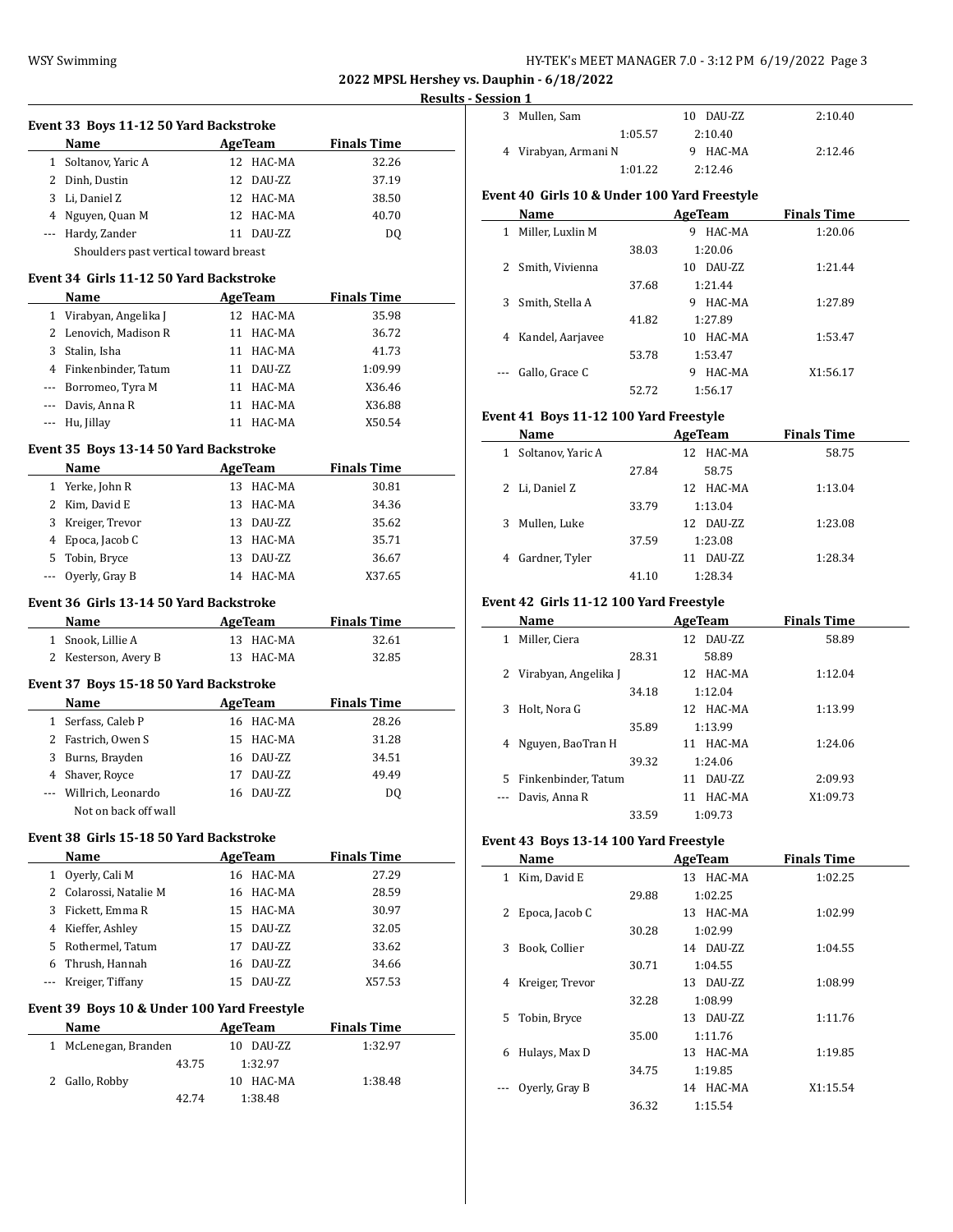**2022 MPSL Hershey vs. Dauphin - 6/18/2022**

# **Results - Session 1**

|     | Event 44 Girls 13-14 100 Yard Freestyle              |       |                      |                    |
|-----|------------------------------------------------------|-------|----------------------|--------------------|
|     | Name                                                 |       | <b>AgeTeam</b>       | <b>Finals Time</b> |
|     | 1 Snook, Lillie A                                    |       | 13 HAC-MA            | 1:04.95            |
|     |                                                      | 30.99 | 1:04.95<br>14 DAU-ZZ | 1:05.82            |
|     | 2 Updegrave, Laney                                   |       |                      |                    |
|     |                                                      | 31.52 | 1:05.82              |                    |
|     | Event 45 Boys 15-18 100 Yard Freestyle               |       |                      |                    |
|     | <b>Name</b>                                          |       | <b>AgeTeam</b>       | <b>Finals Time</b> |
|     | 1 Miller, Bryce                                      |       | 16 DAU-ZZ            | 50.72              |
|     |                                                      | 24.41 | 50.72                |                    |
| 2   | Gibbons, Nate J                                      |       | 16 HAC-MA            | 53.95              |
|     |                                                      | 25.53 | 53.95                |                    |
| 3   | Lehan, Sean C                                        |       | 16 HAC-MA            | 55.33              |
|     |                                                      | 26.67 | 55.33                |                    |
| 4   | Burns, Jackson                                       |       | 17 DAU-ZZ            | 1:05.92            |
|     |                                                      | 31.02 | 1:05.92              |                    |
|     | 5 Willrich, Leonardo                                 |       | 16 DAU-ZZ            | 1:19.69            |
|     |                                                      | 38.85 | 1:19.69              |                    |
|     | Event 46 Girls 15-18 100 Yard Freestyle              |       |                      |                    |
|     | Name                                                 |       | <b>AgeTeam</b>       | <b>Finals Time</b> |
|     | 1 Serfass, Maddie G                                  |       | 16 HAC-MA            | 58.26              |
|     |                                                      | 28.05 | 58.26                |                    |
|     | 2 Leonard, Allie J                                   |       | 15 HAC-MA            | 1:00.53            |
|     |                                                      | 28.80 | 1:00.53              |                    |
| 3   | Fickett, Emma R                                      |       | 15 HAC-MA            | 1:02.38            |
|     |                                                      | 30.09 | 1:02.38              |                    |
| 4   | Thrush, Hannah                                       |       | 16 DAU-ZZ            | 1:10.34            |
|     |                                                      | 33.16 | 1:10.34              |                    |
| 5   | Martin, Karlie                                       |       | 17 DAU-ZZ            | 1:18.90            |
|     |                                                      | 37.84 | 1:18.90              |                    |
|     | 6 Zoellner, Aubrey                                   |       | 16 DAU-ZZ            | 1:20.70            |
|     |                                                      | 37.61 | 1:20.70              |                    |
|     |                                                      |       |                      |                    |
|     | Event 47 Boys 8 & Under 25 Yard Breaststroke<br>Name |       | <b>AgeTeam</b>       | <b>Finals Time</b> |
|     | 1 Herbein, Levi R                                    |       | 8 HAC-MA             | 24.43              |
|     | 2 Lett, Carson G                                     |       | 8 HAC-MA             | 27.93              |
| --- | Ruhl, Finley                                         |       | 6 HAC-MA             | DQ                 |
|     | <b>Alternating Kick</b>                              |       |                      |                    |
|     |                                                      |       |                      |                    |
|     |                                                      |       |                      |                    |
|     | Event 48 Girls 8 & Under 25 Yard Breaststroke        |       | <b>AgeTeam</b>       | <b>Finals Time</b> |
|     | Name                                                 |       |                      |                    |
|     | 1 Lenovich, Emily H                                  |       | 7 HAC-MA             | 24.94              |
|     | 2 Ruth, Callie A                                     |       | 7<br>HAC-MA          | 32.70              |
|     | 3 Carvell, Julia                                     |       | HAC-MA<br>7          | 34.91              |
|     | Event 49 Boys 9-10 50 Yard Breaststroke              |       |                      |                    |
|     | Name                                                 |       | <b>AgeTeam</b>       | <b>Finals Time</b> |
|     | 1 Yakstis-Startoni, Josiah G                         |       | HAC-MA<br>10         | 42.60              |
|     | 2 Evinger, Deviln                                    |       | 10 DAU-ZZ            | 44.05              |
|     | 3 Gallo, Robby                                       |       | 10 HAC-MA            | 55.87              |
|     | 4 Dively, Andrew J                                   |       | 9 HAC-MA             | 1:07.77            |
|     |                                                      |       | DAU-ZZ<br>10         | DQ                 |
|     | --- Hoppes, Chayton<br><b>Alternating Kick</b>       |       |                      |                    |

| Event 50 Girls 9-10 50 Yard Breaststroke |                       |    |         |                    |  |  |
|------------------------------------------|-----------------------|----|---------|--------------------|--|--|
|                                          | Name                  |    | AgeTeam | <b>Finals Time</b> |  |  |
| 1                                        | Smith, Vivienna       | 10 | DAU-ZZ  | 42.72              |  |  |
|                                          | 2 Smith, Stella A     | 9  | HAC-MA  | 47.59              |  |  |
| 3                                        | Gallo, Grace C        | 9  | HAC-MA  | 1:06.68            |  |  |
|                                          | 4 Dively, Addison K   | 9  | HAC-MA  | 1:14.41            |  |  |
|                                          | --- Seibert, Annika L | 9  | HAC-MA  | XDO                |  |  |
|                                          | No touch              |    |         |                    |  |  |

#### **Event 51 Boys 11-12 50 Yard Breaststroke**

| <b>Name</b>             | AgeTeam |           | <b>Finals Time</b> |
|-------------------------|---------|-----------|--------------------|
| 1 Smith, Maximus        |         | 12 DAU-ZZ | 40.51              |
| 2 Ardire, George C      |         | 12 HAC-MA | 40.78              |
| 3 Yang, Clayton S       |         | 11 HAC-MA | 50.50              |
| --- Mullen, Luke        |         | 12 DAU-ZZ | D <sub>0</sub>     |
| Downward butterfly kick |         |           |                    |

#### **Event 52 Girls 11-12 50 Yard Breaststroke**

| Name                  | AgeTeam   | <b>Finals Time</b> |  |
|-----------------------|-----------|--------------------|--|
| 1 Von Lumm, Hailey    | 12 DAU-ZZ | 1:02.25            |  |
| --- Hu, Jillay        | 11 HAC-MA | XNS                |  |
| --- Nguyen, BaoTran H | 11 HAC-MA | NS                 |  |

#### **Event 53 Boys 13-14 50 Yard Breaststroke**

|              | <b>Name</b>             |    | AgeTeam | <b>Finals Time</b> |  |
|--------------|-------------------------|----|---------|--------------------|--|
| $\mathbf{1}$ | Fastrich, Austin R      | 13 | HAC-MA  | 32.94              |  |
|              | 2 Dinh, David           | 14 | DAU-ZZ  | 33.80              |  |
| 3            | Book, Collier           | 14 | DAU-ZZ  | 34.68              |  |
|              | 4 Fortenberry, Nathan L | 13 | HAC-MA  | 38.30              |  |
|              | 5 Brace, Colton         | 13 | HAC-MA  | 38.99              |  |
| 6            | Bair, Hunter            | 13 | DAU-ZZ  | 44.22              |  |
|              | --- Hulays, Max D       | 13 | HAC-MA  | XD <sub>0</sub>    |  |
|              | <b>Alternating Kick</b> |    |         |                    |  |
|              |                         |    |         |                    |  |

### **Event 54 Girls 13-14 50 Yard Breaststroke**

| Name                 | AgeTeam   | <b>Finals Time</b> |  |
|----------------------|-----------|--------------------|--|
| 1 Updegrave, Laney   | 14 DAU-ZZ | 38.05              |  |
| 2 Kesterson, Avery B | 13 HAC-MA | 38.53              |  |
| 3 Snook, Lillie A    | 13 HAC-MA | 40.00              |  |

#### **Event 55 Boys 15-18 50 Yard Breaststroke**

| <b>Name</b>         | AgeTeam       | <b>Finals Time</b> |
|---------------------|---------------|--------------------|
| Brace, Shane L<br>1 | HAC-MA<br>18. | 30.59              |
| 2 Serfass, Caleb P  | 16 HAC-MA     | 32.02              |
| 3 Fastrich, Owen S  | 15 HAC-MA     | 34.18              |
| 4 Burns, Jackson    | DAU-ZZ<br>17  | 37.36              |
| 5 Burns, Brayden    | DAU-ZZ<br>16. | 39.12              |
| Shaver, Royce<br>6  | DAU-ZZ        | 54.52              |

#### **Event 56 Girls 15-18 50 Yard Breaststroke**

| Name               | AgeTeam |           | <b>Finals Time</b> |
|--------------------|---------|-----------|--------------------|
| 1 Overly, Cali M   |         | 16 HAC-MA | 32.47              |
| 2 Black, Skylar N  |         | 16 HAC-MA | 34.21              |
| 3 Rothermel, Tatum | 17      | DAU-ZZ    | 34.82              |
| 4 Leonard, Allie J |         | 15 HAC-MA | 36.91              |
| 5 Zoellner, Aubrey |         | 16 DAU-ZZ | 41.79              |
| Martin, Karlie     |         | DAU-ZZ    | 49.35              |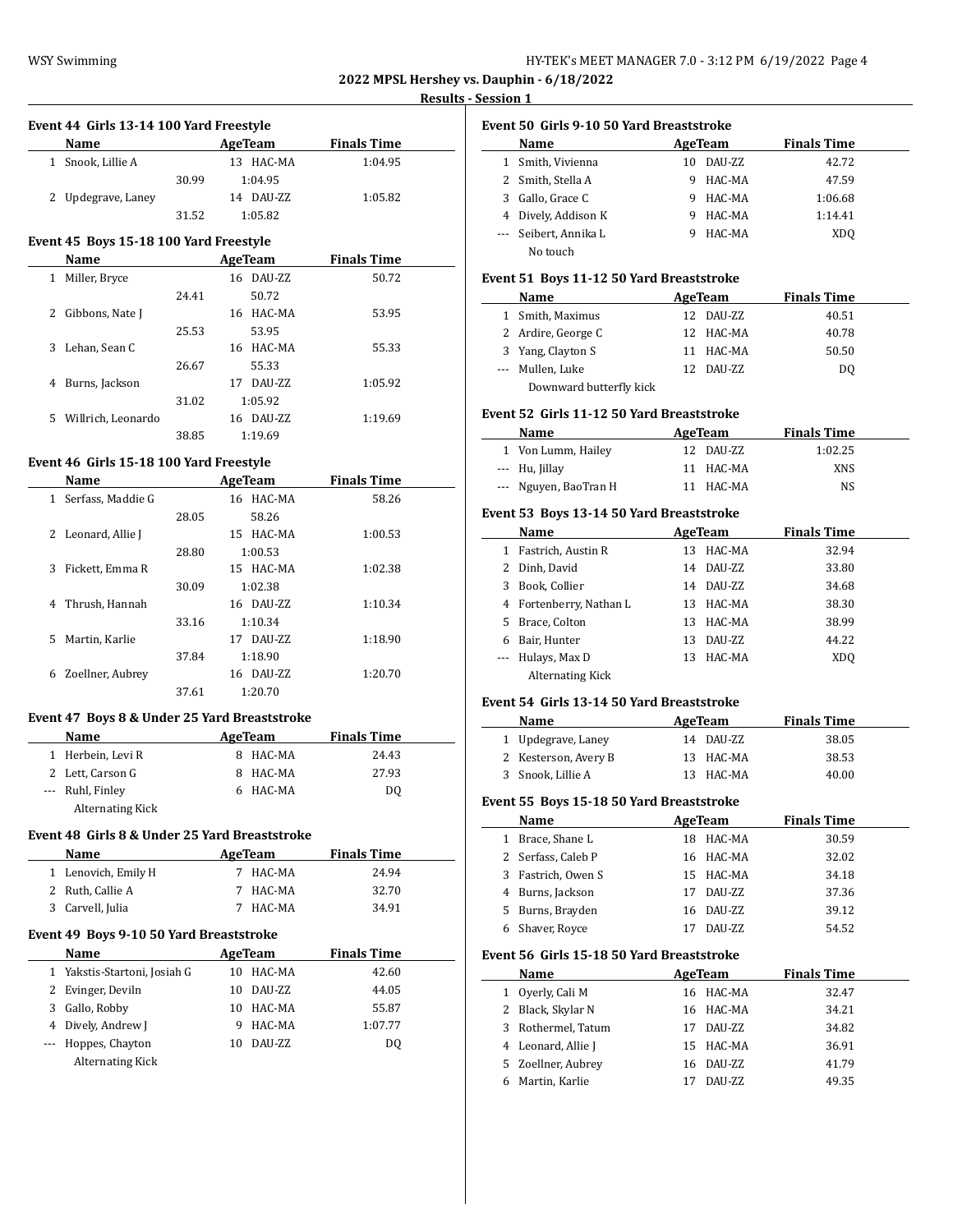**2022 MPSL Hershey vs. Dauphin - 6/18/2022**

 $\overline{\phantom{a}}$ 

 $\sim$ 

#### **Results - Session 1**

| Event 57 Boys 8 & Under 25 Yard Butterfly |                         |   |         |                    |  |
|-------------------------------------------|-------------------------|---|---------|--------------------|--|
|                                           | <b>Name</b>             |   | AgeTeam | <b>Finals Time</b> |  |
|                                           | 1 Herbein, Levi R       |   | HAC-MA  | 18.26              |  |
|                                           | --- Lett, Carson G      | 8 | HAC-MA  | DO.                |  |
|                                           | <b>Alternating Kick</b> |   |         |                    |  |
|                                           | --- Ruhl, Finley        |   | HAC-MA  | DO.                |  |
|                                           | <b>Alternating Kick</b> |   |         |                    |  |

### **Event 58 Girls 8 & Under 25 Yard Butterfly**

|   | Name                     |   | AgeTeam | <b>Finals Time</b> |  |
|---|--------------------------|---|---------|--------------------|--|
|   | 1 Lenovich, Emily H      |   | HAC-MA  | 22.12              |  |
| 2 | May, Hayley M            | 8 | HAC-MA  | 23.57              |  |
|   | --- D'Ambrosia, Rylan    |   | DAU-ZZ  | DO.                |  |
|   | <b>Alternating Kick</b>  |   |         |                    |  |
|   | Giunta, Lydia            |   | DAU-ZZ  | DO.                |  |
|   | Non-simultaneous arms    |   |         |                    |  |
|   | Dively, Brynn C          |   | HAC-MA  | DO                 |  |
|   | Arms underwater recovery |   |         |                    |  |

### **Event 59 Boys 9-10 50 Yard Butterfly**

| <b>Name</b>                  | AgeTeam     | <b>Finals Time</b> |  |
|------------------------------|-------------|--------------------|--|
| 1 Yakstis-Startoni, Josiah G | 10 HAC-MA   | 40.00              |  |
| 2 Russell, Cooper T          | 10 HAC-MA   | 49.67              |  |
| 3 Evinger, Deviln            | 10 DAU-7.7. | 49.71              |  |

#### **Event 60 Girls 9-10 50 Yard Butterfly**

| <b>Name</b>                           | AgeTeam |         | <b>Finals Time</b> |  |
|---------------------------------------|---------|---------|--------------------|--|
| Miller, Luxlin M                      | 9       | HAC-MA  | 41.23              |  |
| Bhagat, Ketna E                       | 9       | HAC-MA  | 56.50              |  |
| --- Hollinger, Addisyn                |         | HAC-MA  | DO.                |  |
| Non-simultaneous arms                 |         |         |                    |  |
| Event 61 Boys 11-12 50 Yard Butterfly |         |         |                    |  |
| Namo                                  |         | AgaTaam | Finale Timo        |  |

| <b>Name</b>       | AgeTeam   | <b>Finals Time</b> |
|-------------------|-----------|--------------------|
| 1 Yang, Clayton S | 11 HAC-MA | 38.87              |
| 2 Nguyen, Quan M  | 12 HAC-MA | 39.32              |
| 3 Smith, Maximus  | 12 DAU-ZZ | 40.76              |

#### **Event 62 Girls 11-12 50 Yard Butterfly**

| <b>Name</b>          | AgeTeam   | <b>Finals Time</b> |
|----------------------|-----------|--------------------|
| 1 Von Lumm, Hailey   | 12 DAU-ZZ | 1:19.45            |
| --- Borromeo, Tyra M | 11 HAC-MA | NS.                |
| --- Holt, Nora G     | 12 HAC-MA | XNS                |

### **Event 63 Boys 13-14 50 Yard Butterfly**

|    | Name                 | AgeTeam |           | <b>Finals Time</b> |  |
|----|----------------------|---------|-----------|--------------------|--|
|    | 1 Fastrich, Austin R | 13      | HAC-MA    | 28.97              |  |
| 2  | Dinh, David          |         | 14 DAU-ZZ | 29.19              |  |
| 3  | Fortenberry, John T  | 13.     | HAC-MA    | 31.88              |  |
| 4  | Brace, Colton        | 13.     | HAC-MA    | 32.89              |  |
| 5. | Bair, Hunter         | 13.     | DAU-ZZ    | 50.74              |  |
|    | --- Yerke, John R    |         | HAC-MA    | X31.28             |  |

#### **Event 64 Girls 13-14 50 Yard Butterfly**

| <b>Name</b>        | AgeTeam   | <b>Finals Time</b> |  |
|--------------------|-----------|--------------------|--|
| 1 Gibbons, Mara C  | 14 HAC-MA | 32.92              |  |
| 2 Paterno, Sally S | 13 HAC-MA | 33.31              |  |

| <b>Name</b>          | AgeTeam   | <b>Finals Time</b> |  |
|----------------------|-----------|--------------------|--|
| 1 Brace, Shane L     | 18 HAC-MA | 25.71              |  |
| 2 Miller, Bryce      | 16 DAU-ZZ | 25.90              |  |
| 3 Lehan, Sean C      | 16 HAC-MA | 28.17              |  |
| 4 Willrich, Leonardo | 16 DAU-ZZ | 39.72              |  |

### **Event 66 Girls 15-18 50 Yard Butterfly**

|    | Name                   |    | AgeTeam   | <b>Finals Time</b> |
|----|------------------------|----|-----------|--------------------|
|    | 1 Colarossi, Natalie M |    | 16 HAC-MA | 28.09              |
|    | 2 Serfass, Maddie G    |    | 16 HAC-MA | 28.35              |
|    | 3 Kieffer, Ashley      |    | 15 DAU-ZZ | 29.31              |
|    | 4 Sponsler, Teah       | 18 | DAU-ZZ    | 30.45              |
|    | 5 Black, Skylar N      |    | 16 HAC-MA | 31.27              |
| 6. | Martin, Karlie         | 17 | DAU-ZZ    | 47.97              |
|    | --- Kreiger, Tiffany   | 15 | DAU-ZZ    | X57.51             |

#### **Event 67 Boys 8 & Under 100 Yard Freestyle Relay**

| Team                |         | Relav                | <b>Finals Time</b>      |
|---------------------|---------|----------------------|-------------------------|
| HAC-MA              |         | А                    | 1:42.78                 |
| 1) Ruhl, Finley 6   |         |                      | 2) Sheldon, Charlie O 8 |
| 3) Lett, Carson G 8 |         | 4) Herbein, Levi R 8 |                         |
|                     | 1:19.79 | 1:42.78              |                         |

### **Event 68 Girls 8 & Under 100 Yard Freestyle Relay**

| <b>Team</b>               | Relav                  | <b>Finals Time</b> |
|---------------------------|------------------------|--------------------|
| HAC-MA                    | A                      | 1:24.67            |
| 1) Carvell, Julia 7       | 2) Ruth, Callie A 7    |                    |
| 3) May, Hayley M 8        | 4) Lenovich, Emily H 7 |                    |
| 43.98                     | 1:24.67                |                    |
| <b>DAU-7.7.</b>           | A                      | D <sub>0</sub>     |
| Did not finish            |                        |                    |
| 1) Finkenbinder, Parker 7 | 2) D'Ambrosia, Rylan 7 |                    |
| 3) Giunta, Lydia 7        | 4) Myers, Hanneli 5    |                    |
| 1:33.13                   | DO                     |                    |

### **Event 69 Boys 9-10 200 Yard Freestyle Relay**

| Team                     | Relav   | <b>Finals Time</b>               |
|--------------------------|---------|----------------------------------|
| HAC-MA                   | A       | 2:59.92                          |
| 1) Lindsay, Owen J 10    |         | 2) Gallo, Robby 10               |
| 3) Russell, Cooper T 10  |         | 4) Yakstis-Startoni, Josiah G 10 |
| 1:14.61                  | 2:59.92 |                                  |
| DAU-ZZ                   | A       | 3:50.01                          |
| 1) McLenegan, Branden 10 |         | 2) Hoppes, Chayton 10            |
| 3) Mullen, Sam 10        |         | 4) Evinger, Deviln 10            |
| 42.63                    | 3:50.01 |                                  |
|                          |         |                                  |

### **Event 70 Girls 9-10 200 Yard Freestyle Relay**

|   | Team                    | Relay   | <b>Finals Time</b>     |
|---|-------------------------|---------|------------------------|
| 1 | HAC-MA                  | A       | 2:43.07                |
|   | 1) Miller, Luxlin M 9   |         | 2) Bhagat, Ketna E 9   |
|   | 3) Hollinger, Addisyn 9 |         | 4) Smith, Stella A 9   |
|   | 36.83                   |         | 2:03.86                |
|   | 2:43.20                 | 2:43.07 |                        |
|   | HAC-MA                  | B       | 3:40.77                |
|   | 1) Seibert, Annika L 9  |         | 2) Gallo, Grace C 9    |
|   | 3) Kandel, Aarjavee 10  |         | 4) Dively, Addison K 9 |
|   | 56.27                   |         | 1:47.77                |
|   | 2:41.45                 | 3:40.77 |                        |